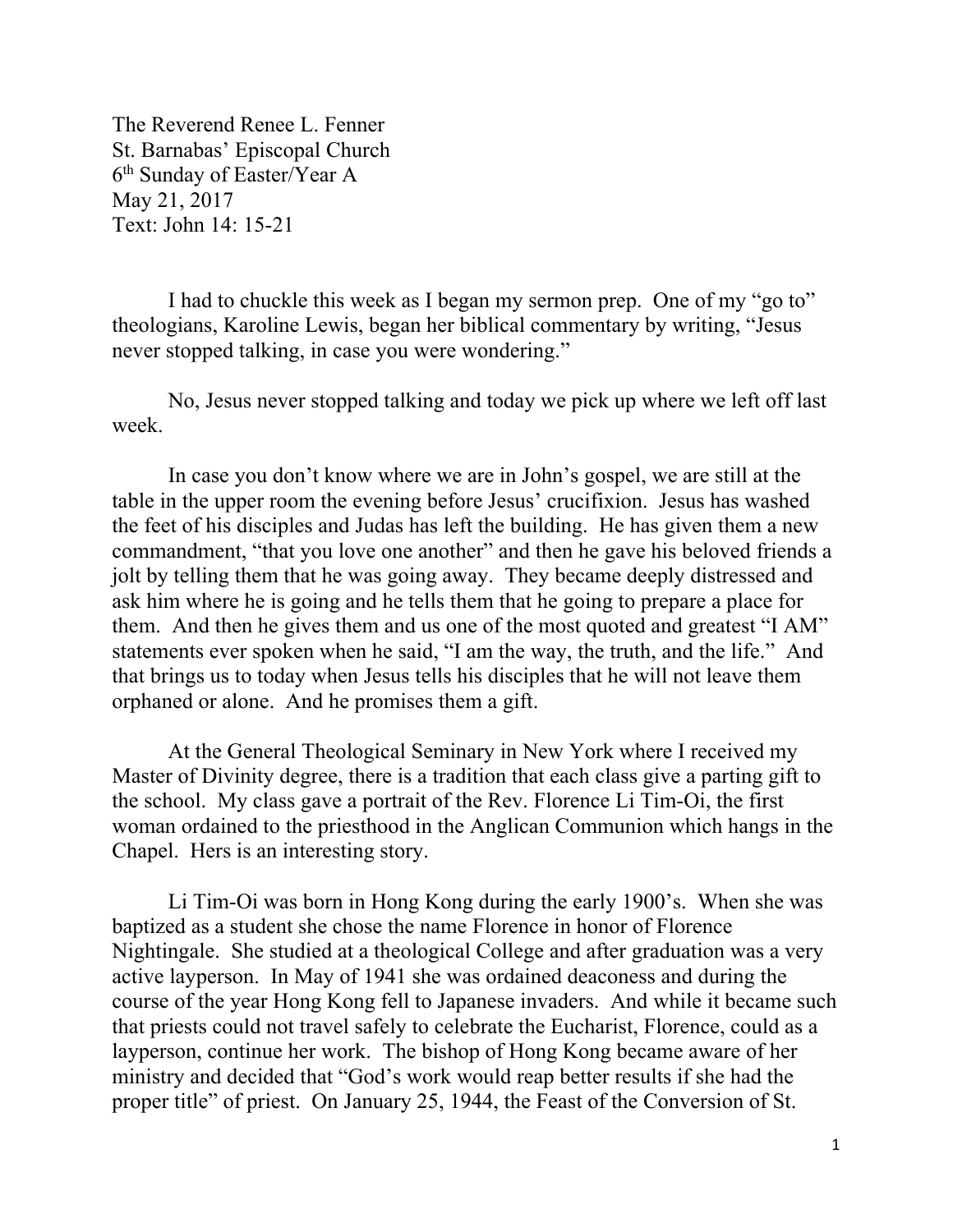Paul, Florence became the first female to be ordained in the Anglican Communion. Sadly, her ordination became a high subject of controversy at the end of World War II and by choice she decided not to exercise her priesthood until it was acknowledged in the wider Communion. Even during the high and low points in her own personal life, in her country's history and in what was happening with the Church-at-large, Florence never stopped ministering to God's people. She eventually moved to Canada and was a licensed priest in the Dioceses of Montreal and Toronto. Florence died in 1992. The Episcopal Church designated January 24 as her feast in the book, *Lesser Feasts and Fast,* based on the eve of the anniversary of her ordination.\*

It would be 1971 when the Synod of Hong Kong and Macao became the first Anglican province to officially permit the ordination of women to the priesthood. And here in the United States, the Episcopal Church, which is part of the worldwide Anglican Communion, the year was 1974 when 11 women (the Philadelphia Eleven) were ordained to the priesthood. And the rest, as they say, is history as women, lay and ordained, continue to seek to serve God in the Church in ways never thought possible-not only in the Anglican Communion but across denominations. A spirit of willingness, faithful service, tenacity is the legacy that Florence Li Tim-Oi left the Church.

In today's gospel, Jesus says to his disciples, "If you love me, you will keep my commandments."

"Jesus never stopped talking" and we remember that Jesus really did have a lot to say before his passion and death. All throughout the course of their relationship Jesus modeled the way in which his disciples were to go about the business of the kingdom-feeding, healing, accepting, showing compassion toward others, among many other things. And his words were also part of the legacy he meant to leave behind for others who would come to believe in him. He spoke the words and imparted commandments so that they and we might live into them.

And what were those commandments? They were commandments based on relationship and love. Jesus said, "Love one another." Do this and "everyone will know that you are my disciples."

And what does that really mean? For Jesus' disciples including ourselves in this age, it certainly does not mean to concentrate only on ourselves, looking out for "Numero Uno"! Or to ask "What's in it for me?" No, Jesus was saying to them and to us to love one another, to look out for each other. Be concerned for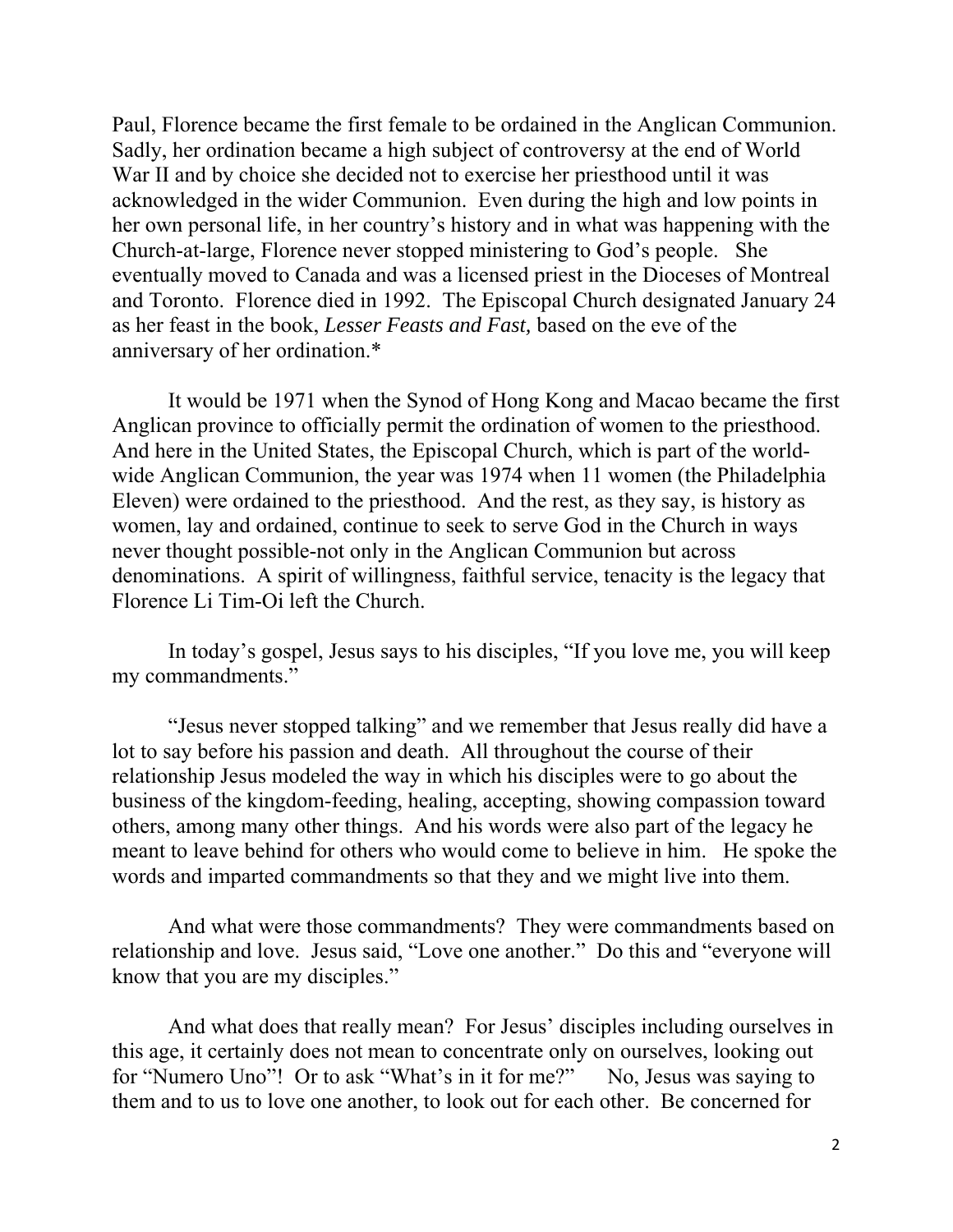one another. Be other focused. Serve one another. Show others the very face of God. Be the fullness of God in your relationships. "If you love me, you will keep my commandments." Do this and everyone will know that you are mine. These words to his disciples that evening are the very foundation of the church. It is the basis that makes us the Beloved Community of the Way.

Presiding Bishop Michael Curry always speaks of the Jesus Movement. In a recent interview concerning theological education Bishop Curry used the words of Albert Nolan, a South African theologian and Dominican priest, who said, "Jesus did not start an organization, he inspired a movement." Curry then went on to say, "…that is our origin. That's who we are at our deepest level, and I happen to believe that our real strength, our creative energy, our deep wisdom is going to be found the closer we draw to that Jesus of Nazareth and the way, his way."\*\*

Doing this work, following the way of Jesus, is never easy. Jesus never said it would be. And that is why Jesus promises his disciples in this pericope, this passage, that he would leave them a gift. He will send another to help them carry out acts of tangible love toward their fellow human beings. He said to them, "And I will ask the Father, and he will give you another Advocate, to be with you forever." Out of Jesus' love for his disciples and for God's love of Jesus and humankind, an Advocate, a Helper and Comforter, would be sent after his resurrection and ascension.

Do note that Jesus said, "…another Advocate…" Jesus himself was an Advocate sent into the world by God, to heal it, to reconcile it, to love it, and to draw humanity closer to God. This Advocate, the Holy Spirit, that Jesus promised would come to lead and guide them and us. It was this Spirit that breathed life upon the earth during its creation and life into a community of believers.

Jesus kept his promise and continues to keep it and it is the Spirit who continues to breathe life into the church and out into the world even now imparting strength, creative energy, and bestowing wisdom into the people of God. It is the Spirit who truly is 'the wind beneath our wings' encouraging us to love, to truly love as God loves. And to love like God is not always easy because we are not talking about puppy love or about looking across a crowded room and seeing the person we might want to spend the rest of our lives with here. Because Jesus is talking about the kind of love that is sometimes messy. We're talking about loving that sister or brother who looks and sounds and dresses nothing like anyone in your family or the classmates, friends, and neighbors you grew up with. We're talking about loving another human being who might be stinky and dirty. We're talking